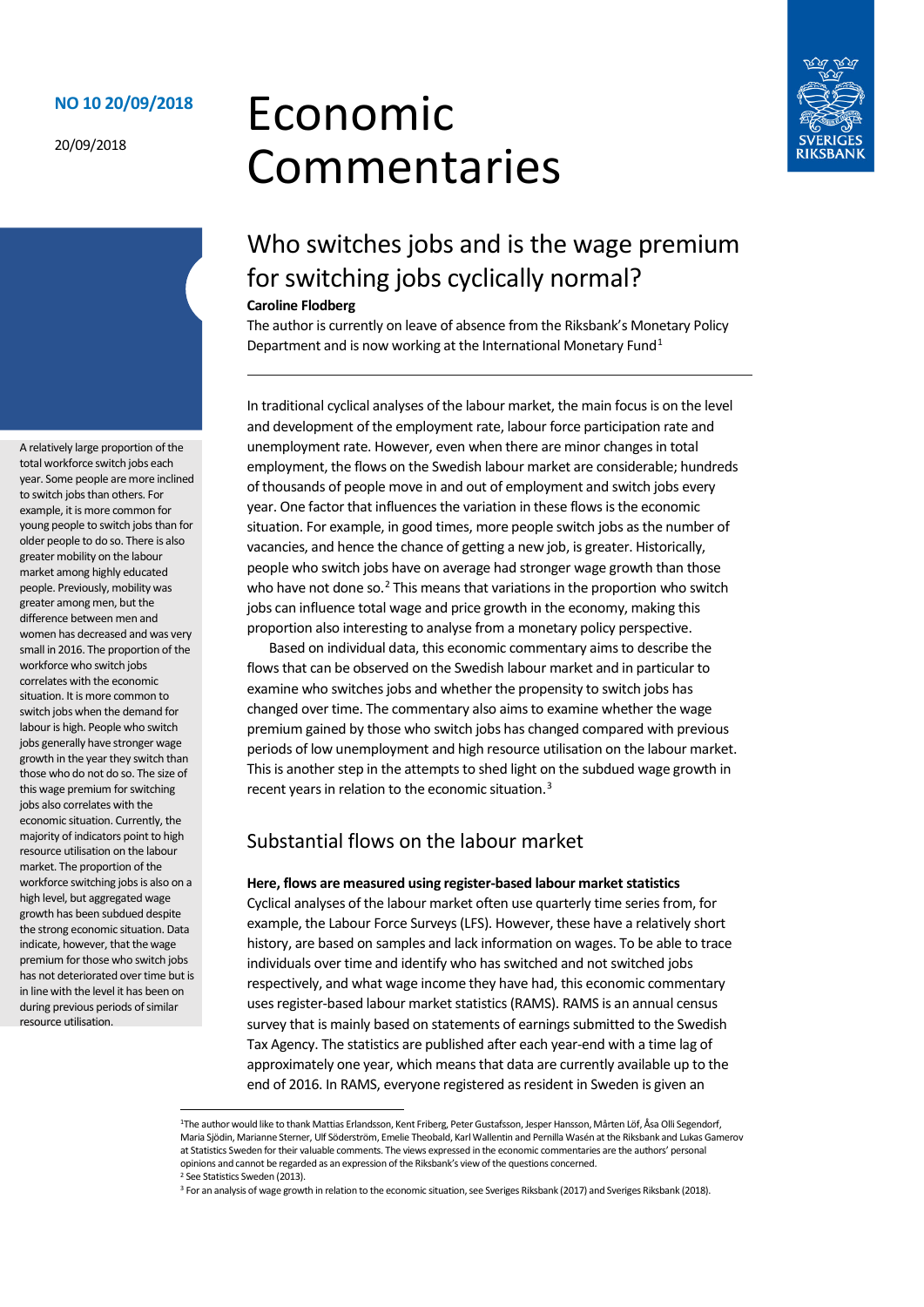employment status either as gainfully or non-gainfully employed. The concept of gainful employment differs from the concept of being employed in that it is based on administrative data instead of on interviews and the frame, i.e. the employment status, is determined according to an estimated limit value. If a person's wage income, i.e. income from employment, exceeds the limit value, the person is considered to be gainfully employed. The model used to estimate the limit value is designed so that it, as far as possible, includes people who are considered to be in employment according to generally accepted definitions from the International Labour Organization (ILO).[4](#page-1-0)

One of the benefits of RAMS is that it is a census survey, which means that the entire population is studied. One of the drawbacks, on the other hand, is that the wage measure, which refers to disbursed wage income during the year, differs from, for example, the hourly or monthly wage that is usually used in conventional cyclical analyses (see further in the section "The wage measure in RAMS compared with other wage measures"). Swedish wage structure statistics (LSS) could also be used for the type of analysis performed in this commentary, but in contrast to RAMS, LSS are compiled from a sample survey and not from a comprehensive survey.<sup>5</sup> However, the wage measure in LSS tallies more with the wage measures that cyclical analyses normally focus on.

#### **Flows on the labour market are always substantial, regardless of the economic situation.**

During the period 1988–2016, around eight per cent of the total workforce have moved out of or into employment every year (see Figure 1).<sup>6</sup> Here, moving into employment means that the individual has gone from not being employed (either being outside the labour force or unemployed) to being employed from one year to the next. Similarly, moving out of employment means that the individual has gone from being employed to not being employed (either being outside the labour force or unemployed) from one year to the next.



**Figure 1. Flows into and out of employment** Percentage of workforce

Source: Statistics Sweden.

Between 2015 and 2016, the in- and outflow amounted to 8.3 and 6.1 per cent respectively. This is equivalent to almost 400,000 and just under 300,000 people and the difference between the two equals the employment growth in the economy. The size of these flows is dependent on the economic situation. When economic activity rises, new jobs are created

<span id="page-1-0"></span> <sup>4</sup>The frame in RAMS is the 16–74 age group. All those under 16 and over 74 years of age are hence given the non-gainfully employed status. To be able to consider wage differences due to age, sex and which period in the year the wage income relates to, the population is divided into 24 groups with different estimated limit values. Information from LFS is also used in the estimation and the main reference period is November. For more information on RAMS, see www.scb.se

<span id="page-1-1"></span><sup>&</sup>lt;sup>5</sup> In light of increased labour force participation among older people, a drawback of LSS is that up to the end of 2013, they only include individuals under the age of 65. Since 2014, individuals up to and including the age of 66 are included.

<span id="page-1-2"></span><sup>&</sup>lt;sup>6</sup> The concept of employment is used here synonymously with the concept of gainful employment.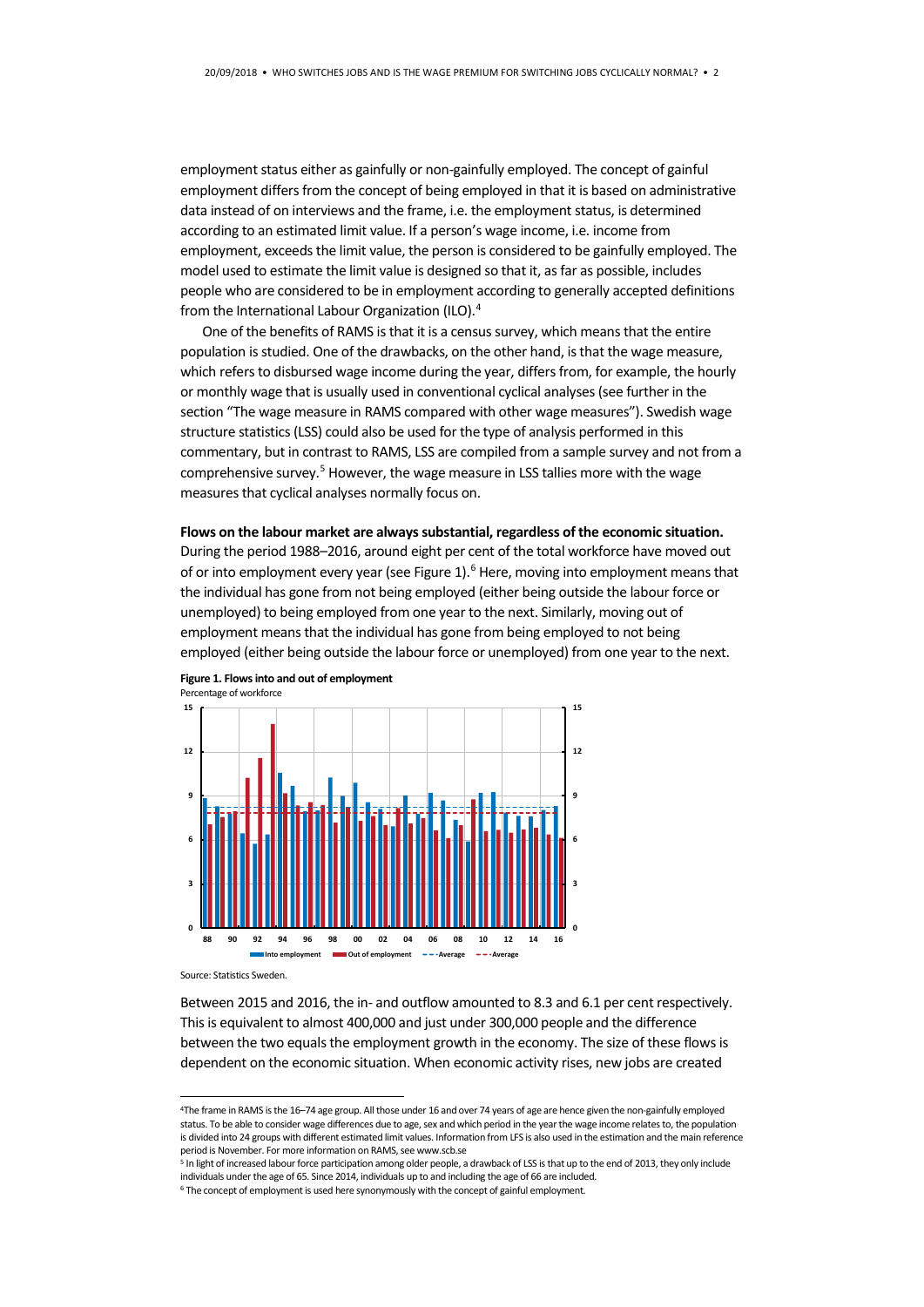and the inflow increases, and when economic activity declines, jobs disappear and the outflow increases. Clear examples of the correlation with the economic situation are the crisis at the beginning of the 1990s and the financial crisis of 2008–2009. During both these crises, the outflows from employment were relatively large while the inflows were relatively small, particularly during the 1990s crisis. To a certain extent, in- and outflows are also a natural consequence of older people leaving the labour force to retire while young people enter it. Structural changes in the way the labour market works and population growth can also affect the inflows and outflows. Over the last ten years, for example, the population and labour supply have increased significantly and the inflow has therefore been much greater than the outflow.

#### **More people switch jobs when economic activity is high**

In addition to those people who flow in and out of employment every year, a large proportion of the workforce also switch jobs.During the period 1988–2016, an average of almost 12 per cent of the workforce switched jobs each year (see Figure 2), which is the equivalent of about half a million people.<sup>[7](#page-2-0)</sup>

**Figure 2. The proportion of the workforce who have switched jobs and inverted unemployment** Percentage of employed persons and percentage of the labour force respectively



Sources: Statistics Sweden and the Riksbank.

Switching jobs can either be voluntary or involuntary, but the proportion who switch jobs clearly correlates negatively with unemployment, which indicates that most people who switch jobs do so voluntarily. When economic activity rises, the number of job openings increases and unemployment decreases. *Competition for the job openings*is then reduced, which in turn increases the chances of individuals wanting a new job of actually getting one. At the same time, *competition for employees*increases and employers may be more inclined to offer a higher wage, which may provide added incentive for switching jobs.

The above reasoning along with higher centrally agreed wages and greater allocations to local wage formation provide a key explanation for why aggregate wage growth in the economy normally rises when the economy strengthens.<sup>[8](#page-2-1)</sup> But despite the strong economic situation, wage growth has been surprisingly subdued in many developed economies in recent years and a number of different explanations have been put forward. In the United States, which is slightly in front of Sweden in its business cycle, low mobility, defined here as

<span id="page-2-0"></span><sup>&</sup>lt;sup>7</sup> To be counted as an employed individual who has switched jobs, the individual has to have switched both employer and workplace. Switching jobs or working tasks internally within the same company or organisation does not count. Those who switch jobs several times during the same year are only counted once as the data are only compared at two points

<span id="page-2-1"></span><sup>&</sup>lt;sup>8</sup> In Sweden, wage formation normally occurs as the result of new collective agreements being negotiated between various employee and employer organisations. These collective agreements are normally referred to as "centrally agreed wages". Over and above centrally agreed wages, wage formation also occurs on the local level. Collective agreements may specify that a share of the wage increases is to be allocated on the local level, which is then counted as local wage formation.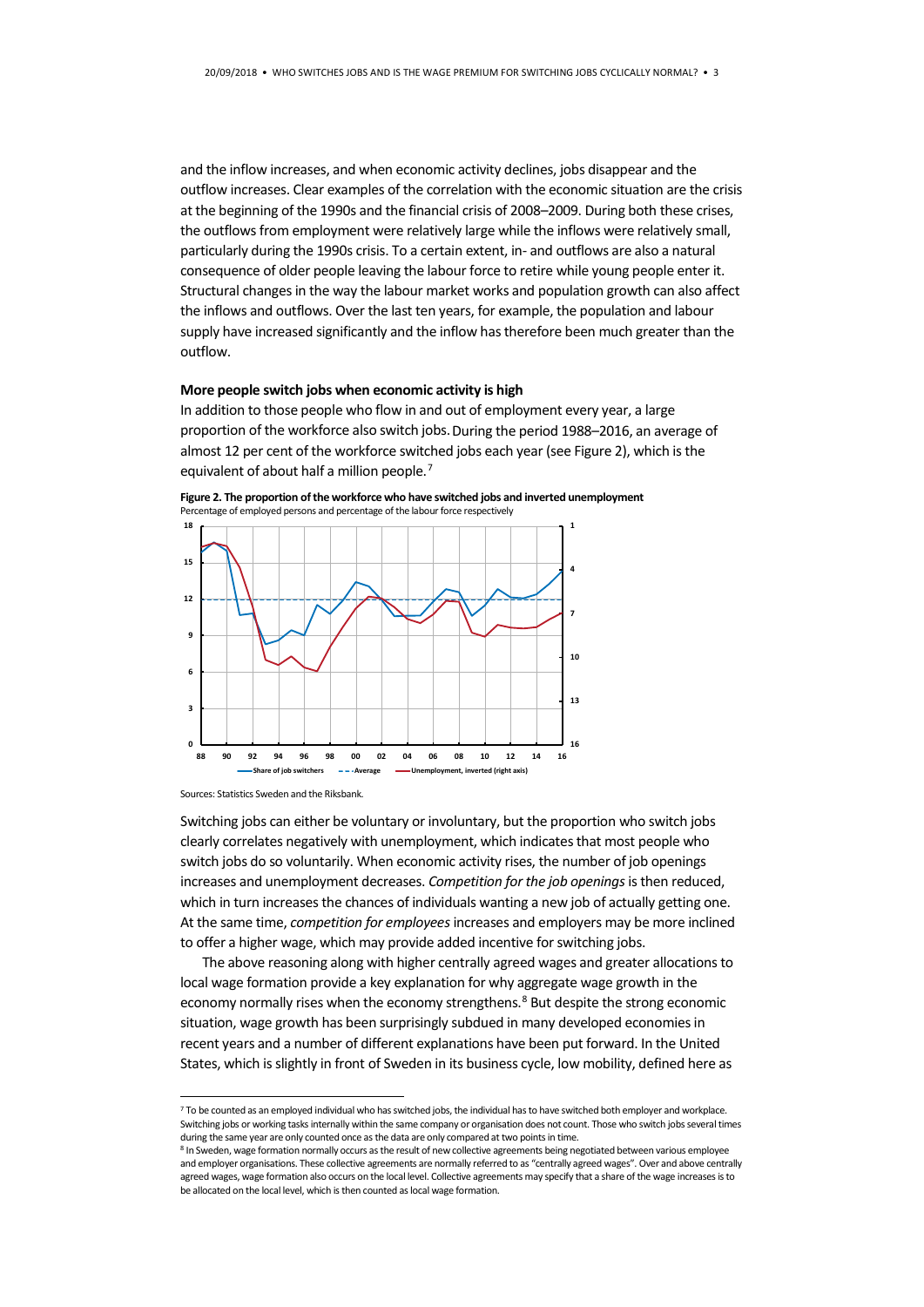an unusually low proportion of the workforce switching jobs, has been cited as one of the explanations.<sup>9</sup> In Sweden, however, the circumstances are different; as can be seen in Figure 2, the proportion of those switching jobs has increased more than usual and in 2016 just over 14 per cent or almost 700,000 people switched jobs, the highest proportion since the beginning of the 1990s.<sup>[10](#page-3-1)</sup>

#### **Young people and the highly educated switch jobs more often than other groups**

Some individuals are more inclined to switch jobs than others, which means that the composition of the workforce can affect the proportion of those who switch jobs.<sup>[11](#page-3-2)</sup> For example, it is more common for individuals at the start of their working life to switch jobs. Figure 3 shows both the proportion of the workforce that switched jobs between 2015 and 2016 for each age group between 17 and 74 years of age (blue line), and how the proportion has varied for each age group during the period 1998-2016 (blue field).<sup>12</sup> On average, almost one in four 20–30 year-olds in the workforce switched jobs between 2015 and 2016, which can be compared to the average for the total workforce, which amounted to 14 per cent. This pattern has been relatively stable over time. Mobility on the labour market decreases continuously as individuals grow older up to the age of 65, at which point it starts to increase slightly again.





Note: The field contains all observations for each age group respectively for the period 1998–2016. Unbroken line refers to data for 2016.

Source: Statistics Sweden.

Over the last ten years, an increasing number of older people have elected to stay in the labour market until a more advanced age. This is probably the result of factors such as improved health, changes in the pensions system and other alterations made to economic policy.[13](#page-3-4) Over time, this has led to the over-65s becoming an increasingly large group on the labour market. Since the beginning of the 2000s, the proportion of older people on the labour market has doubled and now constitutes almost 4 per cent of the total workforce.

<span id="page-3-1"></span><span id="page-3-0"></span><sup>&</sup>lt;sup>9</sup> See, for instance, Faberman, R:J. And Justiniano, A. (2015) and Danninger, S. (2016). 10 Quarterly data for 2017 and 2018 on employment separation, i.e. people who terminate their employment, and new recruitments according to the short-term employment statistics (KS) indicate that the proportion of those switching jobs has remained on a high level.<br><sup>11</sup> In addition to the factors highlighted in this section, previous analysis has s foreign-born people and for those working in the goods manufacturing sector, see Andersson, F.W. et al. (2014).

<span id="page-3-3"></span><span id="page-3-2"></span><sup>&</sup>lt;sup>12</sup> From now on, the analysis focuses on the period after 1997, i.e. the period after the advent of the Swedish Industrial Agreement. The Industrial Agreement is a cooperation agreement between employee and employer organisations in the manufacturing sector, in which it is established that the manufacturing sector, exposed as it is to competition, shall set the norm for wages for the rest of the labour market. The agreement involves a structural change in Swedish wage formation.<br><sup>13</sup> See Laun, L. and Palme, M (2017) for a review of different factors that may have affected the labour force participation of older

<span id="page-3-4"></span>people.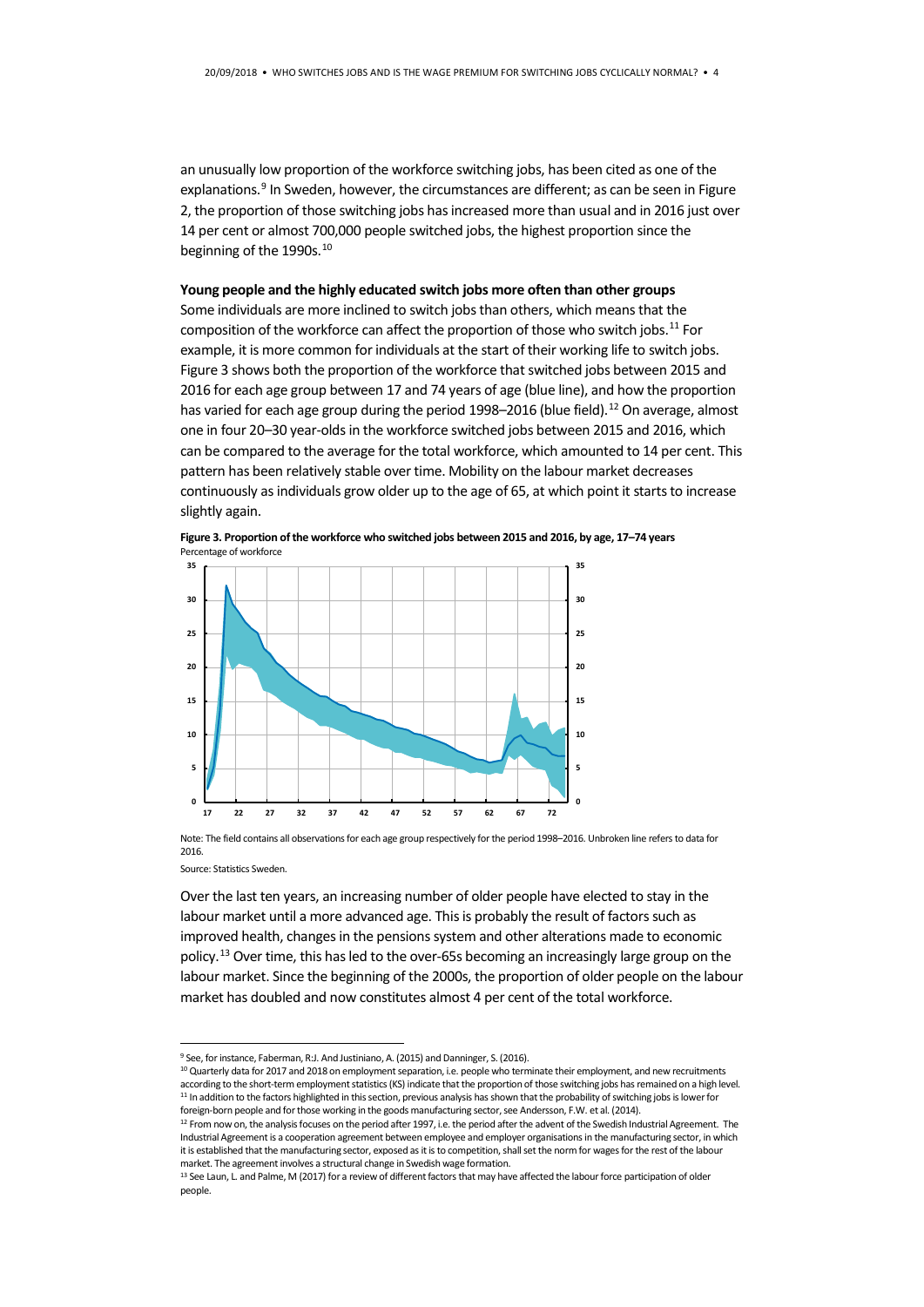There is no statutory retirement age in Sweden, but the norm is for people to leave the labour market around the age of 65.<sup>[14](#page-4-0)</sup> That said, the increase in the proportion of the workforce switching jobs at the age of 65 is not necessarily due to the increase in the probability of the individual switching jobs at that age. Instead, it may be driven by those who de facto choose to remain in the labour market belonging to groups whose labour mobility has been relatively high even prior to the age of 65. The increase in the proportion of the workforce switching jobs around the age of 65 is not a new phenomenon; it has also been a common occurrence previously (see the blue field in Figure 3).<sup>[15](#page-4-1)</sup> However, a certain shift has occurred. At the end of the 1990s and beginning of the 2000s, mobility was at its highest at the age of 66 but in recent years it has been highest at the age of 67. This slight shift has probably been affected by an amendment in the Swedish Employment Protection Act which raised the age at which an employee can be given notice of termination without any objective grounds. Previously, this age limit was 65 years in most agreement areas but was raised to 67 years at the beginning of the 2000s.<sup>[16](#page-4-2)</sup> This change in the age limit has led to an increase in labour market mobility for older people who wish to continue working.

Another factor affecting the proportion of the workforce that switch jobs is level of education (see Figure 4). Mobility on the labour market is generally higher among highly educated people. More detailed data also shows that this difference is particularly significant among the over-65s. During the period 1998–2016, the difference between those with a post-secondary education and those with no secondary education decreased slightly as a result of an increase in labour mobility among those without a secondary education. On average, however, the difference is still relatively large.<sup>17</sup> The overall greater mobility among highly educated people is probably due to employers having to compete more for people with more advanced skill-sets and specialist knowledge. However, mobility on the labour market seems to increase for all education levels when labour demand is high.



**Figure 4. Proportion of workforce that has switched jobs, broken down into different groups** Percentage of workforce

Source: Statistics Sweden.

<span id="page-4-0"></span><sup>&</sup>lt;sup>14</sup> There are, however, different rules in the pension system that affect the retirement age. For example, the individual is entitled to take out an income-based pension from the age of 61 onwards, while the age at which they can take out their guarantee pension is 65 years, see Swedish Pensions Agency (2017).

<span id="page-4-1"></span><sup>&</sup>lt;sup>15</sup> It should be pointed out that data for groups of fewer individuals are more uncertain and should therefore be interpreted with greater caution. This applies, for example, to old-age pensioners and 16–19 year-olds. At the end of the 1990s, it was also less common for older people to work. For example, the number of people switching jobs at 65 years amounted to just under 2,200 in 1998, which is the year when the blue field in Figure 3 is at its highest point, which can be compared with 2016, when almost 4,000 people over the age of 65 switched jobs.

<sup>&</sup>lt;sup>16</sup> See Swedish Pensions Agency (2016). There is currently a proposal to increase this age to 69 years in two steps.

<span id="page-4-3"></span><span id="page-4-2"></span><sup>&</sup>lt;sup>17</sup> The increased mobility among those without a secondary education is probably due to a change in the composition of this group from consisting more of older, Swedish-born people to consisting more of younger, foreign-born people.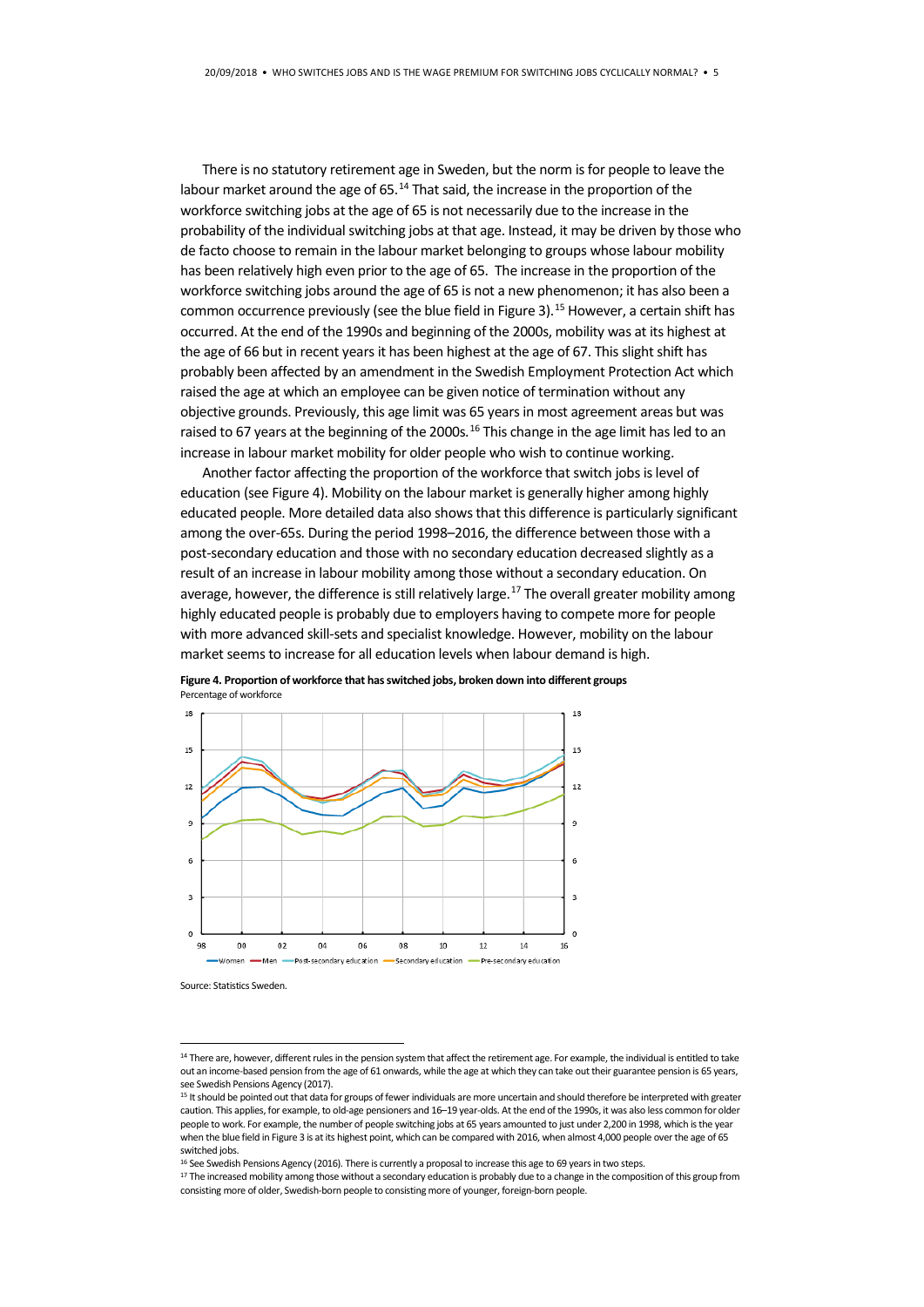There are also certain differences between men and women as regards mobility on the labour market (see Figure 4). Between 2015 and 2016, the total difference was very small, but more detailed data, broken down by age, show that women switched jobs to a greater extent than men before the age of 30, while it was more common for men to have switched jobs over the age of 55. As can be seen in Figure 4, the total difference between women and men has decreased over time as a result of an increase in mobility among women. The fact that women switch jobs to an ever-greater extent is probably due to several factors, one such factor perhaps being that the proportion of the female workforce with a higher education has increased substantially in comparison. [18](#page-5-0)

Broken down by education level, however, the data shows that there are greater differences between women and men (see Figure 5). Women with only a secondary education or without a secondary education are less mobile on the labour market than men with the same level of education, while the proportion of highly educated women switching jobs is now slightly higher than the proportion of highly educated men. A contributory factor to this is probably various lock-in mechanisms, such as when an employer lacks competition for employees, a phenomenon known as monopsony. For example, women who have worked to a greater extent than men in the municipal sector have fewer employers to choose between.[19](#page-5-1)

**Figure 5. Proportion of women and men in the workforce that have switched jobs, broken down by education level** Percentage of workforce



Source: Statistics Sweden.

#### **Composition and form of employment can affect both mobility and wage growth**

As the proportion of those switching jobs varies according to individual characteristics, the demographic composition can affect the total proportion that switch jobs. If, for example, the proportion of young people on the labour market is relatively high, this might imply that the proportion of individuals switching jobs is also high even without the economic situation necessarily being strong. Other structural changes to the labour market may also play a part. For example, an increased level of education or greater proportion of employees on fixedterm contracts may lead to a rise in the proportion of the workforce switching jobs.<sup>20</sup>

Since the beginning of the 2000s, the proportion of young people in the workforce (referring here to 20–39 year-olds) has remained relatively unchanged, which therefore

<span id="page-5-0"></span><sup>&</sup>lt;sup>18</sup> The proportion of women on fixed-term contracts has not increased more than among men and seems therefore not to be an explanation for why the proportion of women who switch jobs has come closer to the proportion of men.

<sup>&</sup>lt;sup>19</sup> For example, women comprised 78 per cent of the workforce in primary municipalities and county councils in 2016, see Swedish Agency for Public Management (2018).

<span id="page-5-2"></span><span id="page-5-1"></span><sup>&</sup>lt;sup>20</sup> RAMS does not contain data on form of employment, but in the short-term employment statistics (KS), the proportions of separations (people who have quit) and new recruits are broken down into both forms of employment. The proportions of separations and new recruits forthose on fixed-term contracts in the business sector amounted to an average of 23.4 and 32.7 per cent respectively in 2016 and 3.5 and 3.1 per cent respectively for those on permanent contracts.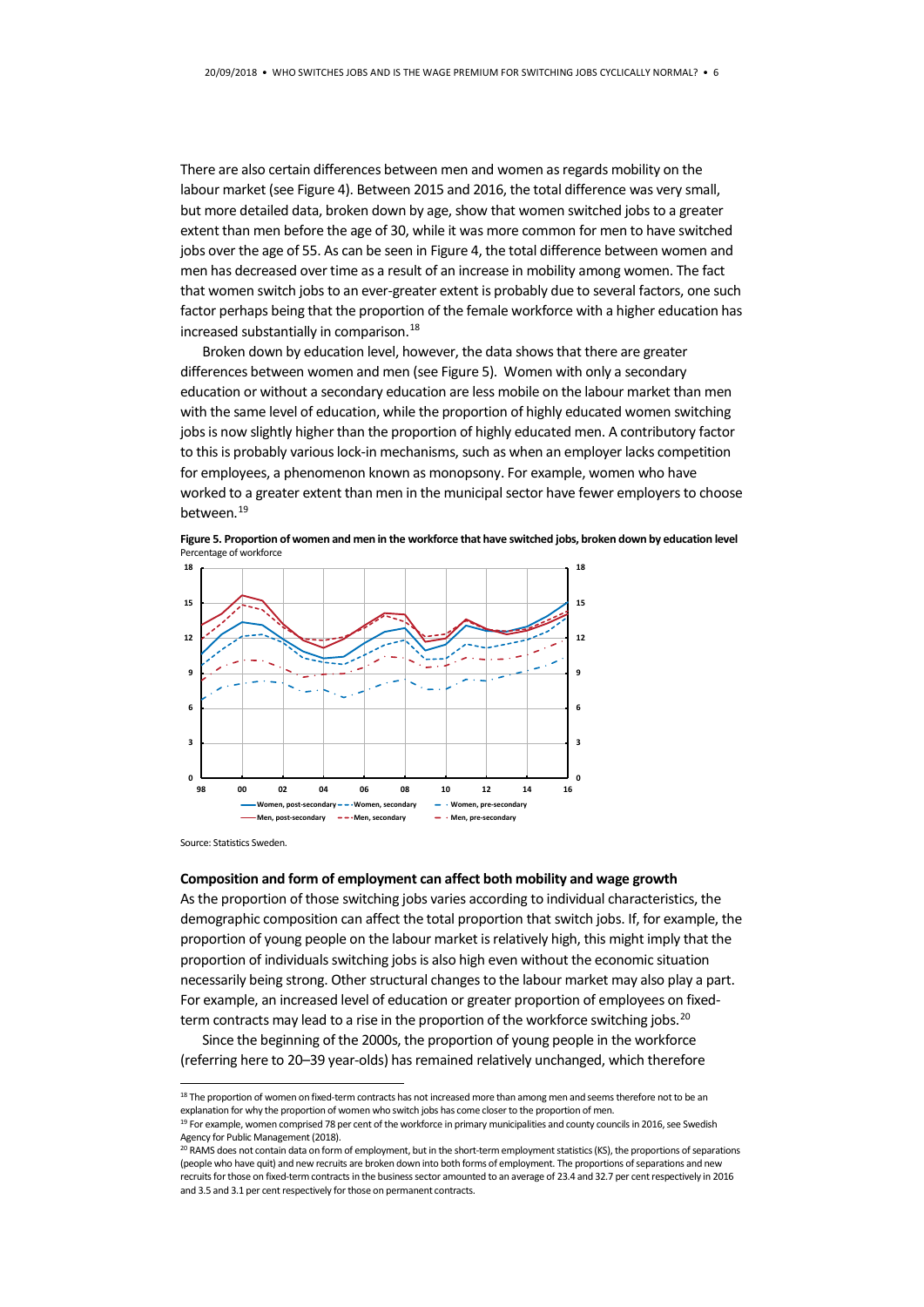suggests that changes in the age structure are of only minor significance for mobility. But both the proportion of people on fixed-term contracts and in particular the proportion of the workforce with post-secondary education have increased. This should contribute to put the proportion of the workforce who switch jobs on a high level. However, a simple arithmetic exercise, where the education level, at which the greatest of these changes has occurred, is held constant at its 2005 level, shows that a higher education level only explains a small part of the increase in the total proportion that switch jobs. This indicates that the composition has increased the proportion of those switching jobs to a certain extent, but that it probably only explains a small part of the increase.

In addition to switching jobs relatively frequently, employees on fixed-term contracts generally have a weaker connection to the labour market and thereby also weaker wagebargaining power. An increased proportion of employees on fixed-term contracts is also an explanation for the subdued wage growth that has been discussed internationally.<sup>[21](#page-6-0)</sup> The increased proportion of older people employed on the labour market may also be of significance for wage growth as the incentive for this group to negotiate a higher wage can be assumed to be less than for younger individuals.<sup>[22](#page-6-1)</sup>

## Switching jobs pays off

#### **The wage measure in RAMS compared with other wage measures**

RAMS contains data on wage income for individuals. Wage income is not the same as hourly wage or monthly wage as measured in, for example, the short-term wage statistics (KLS) or in the wage structure statistics (LSS), but refers to the wage income actually gained during the year.<sup>[23](#page-6-2)</sup> The concept of wage income includes the actual wage paid by the employer, as well as income compensation in the event of temporary absence due to, for example, illness or temporary child care, as employees who are absent from work temporarily are nevertheless considered to be in employment.

So that the wage income measure resembles a wage to a greater extent, certain delimitations are applied to the statistics. Income compensation from temporary absence has been included. This is done not only so that the loss in wage income which otherwise occurs in the event of a temporary period of absence does not affect the development between two years, but also so as not to exclude too many individuals from the analysis. All individuals who have received the majority of their income from various compensation systems have been excluded, however. The data have also been delimited so that they are only based on gainfully employed individuals who have had a total wage income between the 10th and 99th percentile in RAMS. This has been done so that as many of the individuals included as possible can be considered to be established on the labour market.<sup>[24](#page-6-3)</sup> But even when these delimitations have been applied, the wage income measure according to RAMS differs from wage measures from other statistical sources (see Figure 6).

Some of the differences are due to changes in working hours not being controlled for in RAMS. An employed person who goes from part-time to full-time work from one year to the next will therefore have higher wage income growth than in, for example, LSS, which measures full-time wages.<sup>[25](#page-6-4)</sup> The wage measure in RAMS also differs from the other measures

<span id="page-6-1"></span><sup>22</sup> For example, the over-65s have a higher earned income tax credit, which means that they can keep a greater share of their gross income if they continue to work. This can in turn reduce the incentive for negotiating a higher wage.

<span id="page-6-0"></span> <sup>21</sup> See Haldane, A. (2017).

<span id="page-6-2"></span><sup>&</sup>lt;sup>23</sup> For a description of the wage measures in KLS and LSS, see Chapter 12 in National Mediation Office (2017).

<span id="page-6-3"></span><sup>&</sup>lt;sup>24</sup> The wage income for the bottom 10 percentiles is so low that these people cannot be considered fully established. The top percentile contains people with very high wage income that can be assumed to capture aspects other than those that the analysis was intended to capture.

<span id="page-6-4"></span><sup>&</sup>lt;sup>25</sup> Over the last ten years, however, there is no clear trend in average working time. It is possible, however, that the statistical delimitations have resulted in a trend in average working time for the sample. On the other hand, the development according to RAMS without income percentile delimitations does not provide a significantly different picture of wage income growth.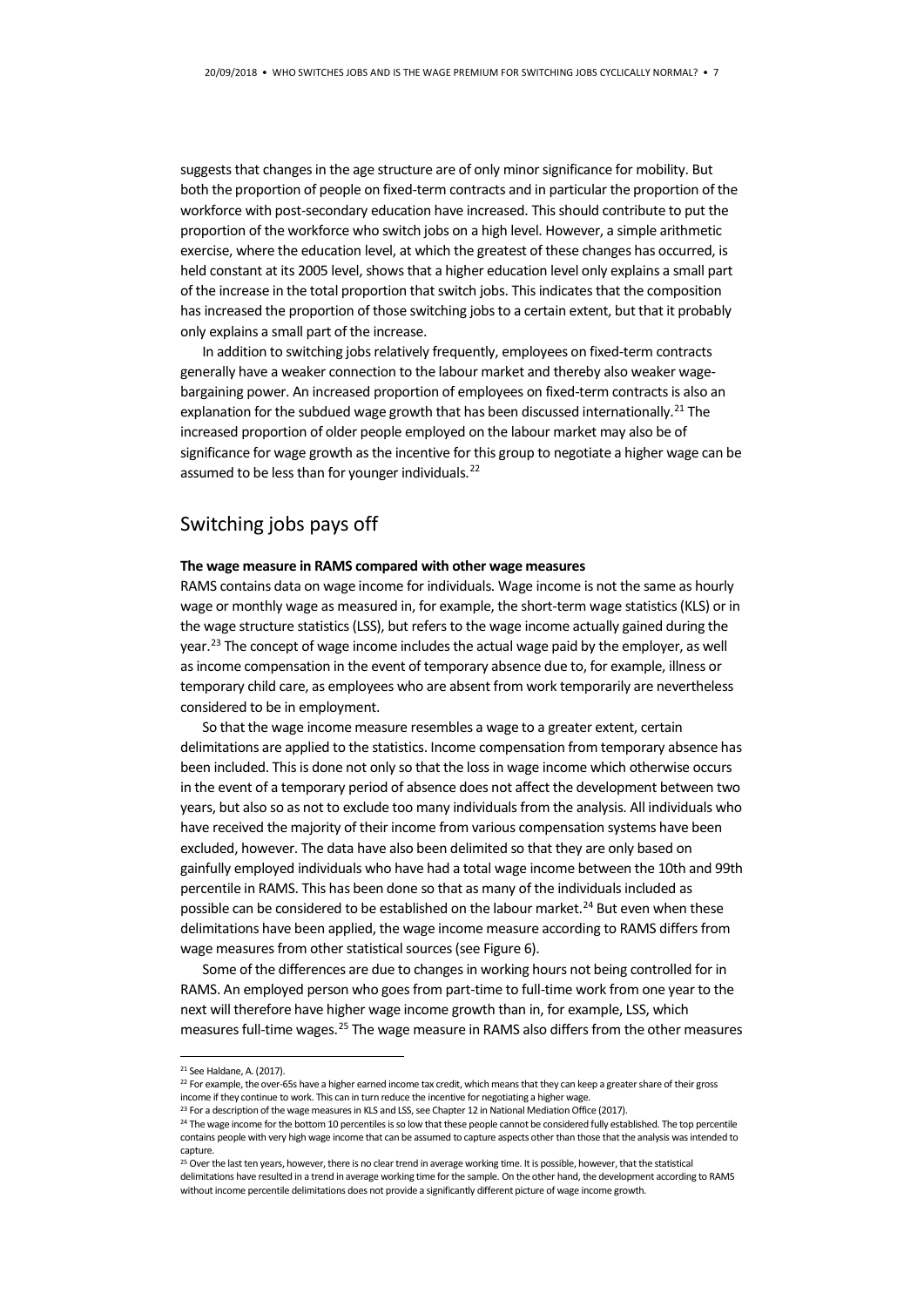in that some compensation payments from different compensation systems are included. Over time, however, the development according to RAMS is relatively comparable as all the years are treated in the same way, and the data can therefore be used as an approximation in an analysis of wage premiums for those people who switch jobs.



Figure 6. Wage income growth and wage growth according to various statistical sources<sup>26</sup> Annual percentage change

### **Subdued wage growth despite a strong labour market situation**

Companies in the business sector are currently reporting major labour shortages while, at the same time, unemployment has fallen to a low level. In addition, recruitment statistics for the business sector show that recruitments now largely take place among people who already have a job, and statistics according to RAMS show that the proportion who switch jobs is on a high level. Overall, this suggests that there is very little spare capacity in the labour market and that employees should therefore be in a strong position in relation to employers in wage negotiations. But in relation to the strong labour market situation, wage growth has been subdued in recent years (see Figure 7).<sup>[27](#page-7-1)</sup>



**Figure 7. The share of the workforce that switch jobs and wages according to the short-term wage statistics** Percentage of the workforce, annual percentage change and percentage points respectively

Sources: National Mediation Office, Statistics Sweden and the Riksbank.

Sources: National Mediation Office and Statistics Sweden

<span id="page-7-1"></span><span id="page-7-0"></span><sup>&</sup>lt;sup>26</sup> Wage income growth in 1998 according to RAMS is calculated with the aid of the development for identical individuals in 1998 and the average difference between the development for identical individuals and total wage income growth during the period 1999-2016. <sup>27</sup> Productivity growth has also been subdued, however, which can be assumed to have contributed to the slowdown in wage growth in relation to the economic situation.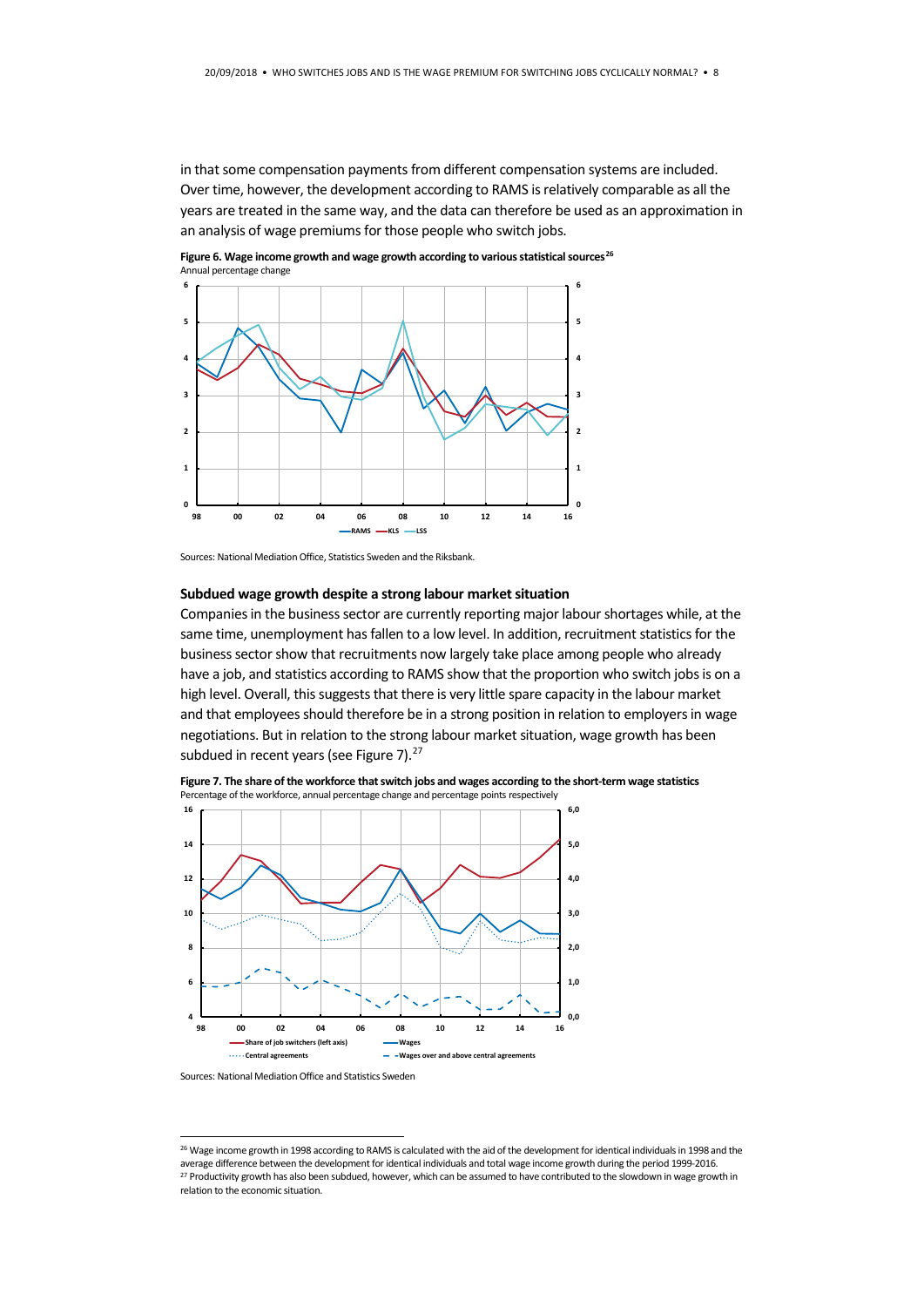This is primarily due to prolonged weak growth in wages over and above central agreements[.28](#page-8-0) How wages over and above central agreements develop depends on several factors. Such development is partly affected by local wage formation that takes place via negotiations between the employer and the local union or individual worker. But wages over and above central agreements are also affected by individual agreements with new recruits and when people switch jobs, which is what this economic commentary aims to examine.<sup>[29](#page-8-1)</sup> The subdued wage growth in recent years could be due to a deterioration in the bargaining power of employees, as a result of factors such as globalisation. One symptom of this might be that the premium for switching jobs has fallen in relation to the economic situation.

#### **Wage premium for those who switch jobs seems to be cyclically normal**

By comparing wage income growth in RAMS for people who have switched jobs one year with those who have not done so, it is possible to derive an approximation of the wage premium that an employee receives by switching jobs. In general, the data from RAMS show that switching jobs is profitable; employed people who switched jobs during the period 1998–2016 have on average had almost 3 percentage point higher wage income growth than those who did not do so. The size of the premium varies, however, depending on the individual characteristics of the person switching jobs; for example, the higher the individual's level of education, the higher the premium. Age also affects the size of the premium as it is more common for young people to receive a larger premium when their careers are just starting off and the individual has a lower wage. $30$  In Figure 8, the calculated premium for the proportion of the workforce that switch jobs has been normalised together with inverted unemployment and the Riksbank's resource utilisation (RU) indicator.<sup>31</sup> The premium for switching jobs clearly correlates with these economic indicators and it does not appear to be low in relation to the current economic situation.





Note: The RU indicator is normalised from 1996. The other series are normalised from 1998. Sources: Statistics Sweden and the Riksbank.

To the extent that the findings from this study can be applied to the wage measures in the short-term wage statistics, it indicates that it is the local wage formation for those who do not

<span id="page-8-0"></span><sup>&</sup>lt;sup>28</sup> Other common terms for wages over and above central agreements are 'residual items' and 'wage drift'.

<span id="page-8-1"></span><sup>&</sup>lt;sup>29</sup> As total wage increases are measured as the difference in average wages between the dates of the measurements, the measured wages over and above central agreements are also affected by changes in the composition of the employee group. However, results from studies of composition effects in recent years suggest these effects are minor, see Flodberg, C. (2018) and Chapter 13 in National Mediation Office (2017). Temporary statistical effects can also affect wage growth over and above central agreements.

<span id="page-8-2"></span><sup>&</sup>lt;sup>30</sup> As RAMS measure wage income, the development among young people is also affected by the fact that they gradually work more hours as they become more established on the labour market.

<span id="page-8-3"></span><sup>&</sup>lt;sup>31</sup> The RU indicator is an aggregate measure of resource utilisation in the entire economy and is compiled from a large volume of information from survey data and labour market data.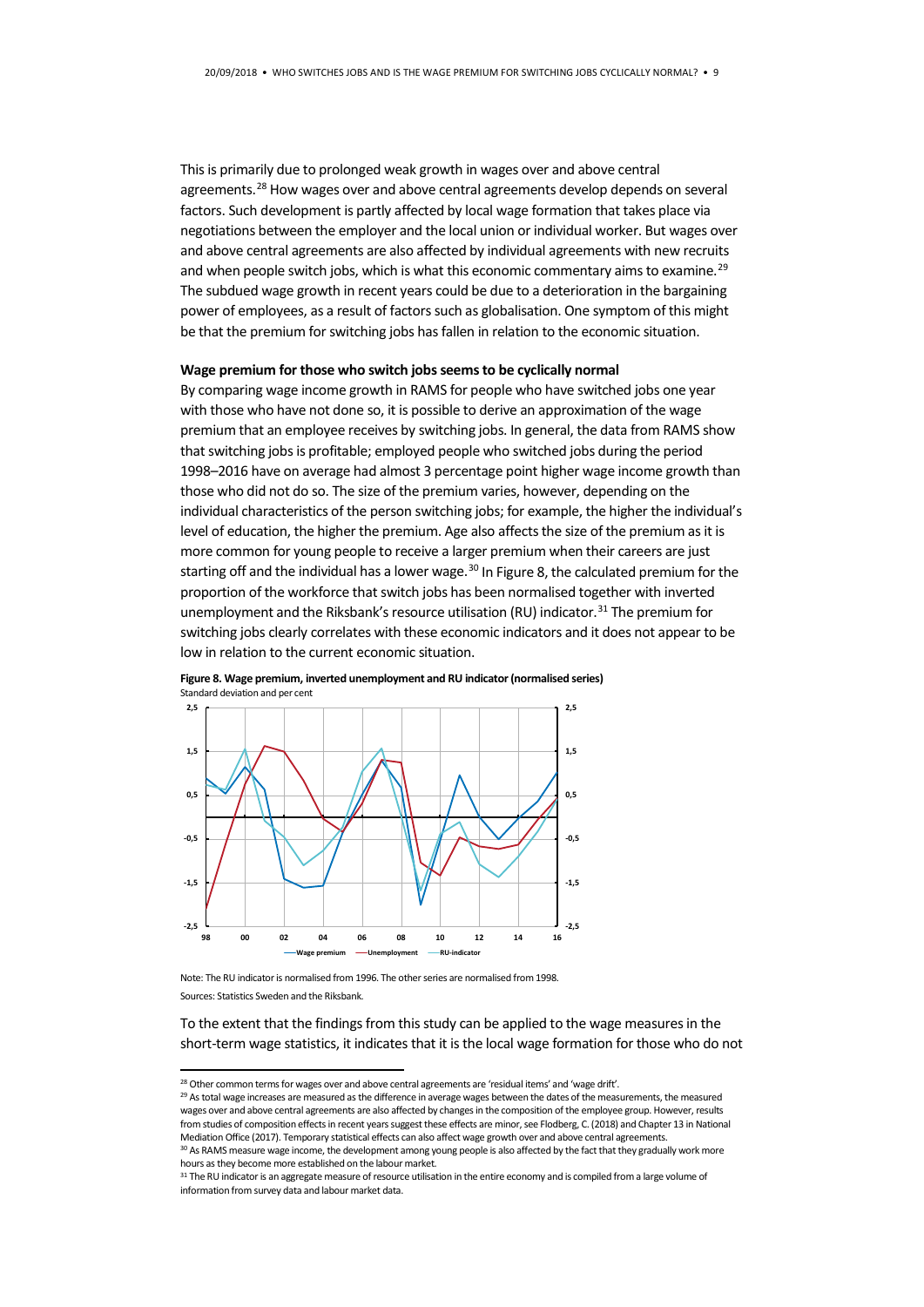change jobs that explains the subdued growth of wages over and above central agreements in Figure 7. This would in turn suggest that centrally agreed wages have become more the norm for local wage formation over time, but this does not say anything about the underlying causes of this development.